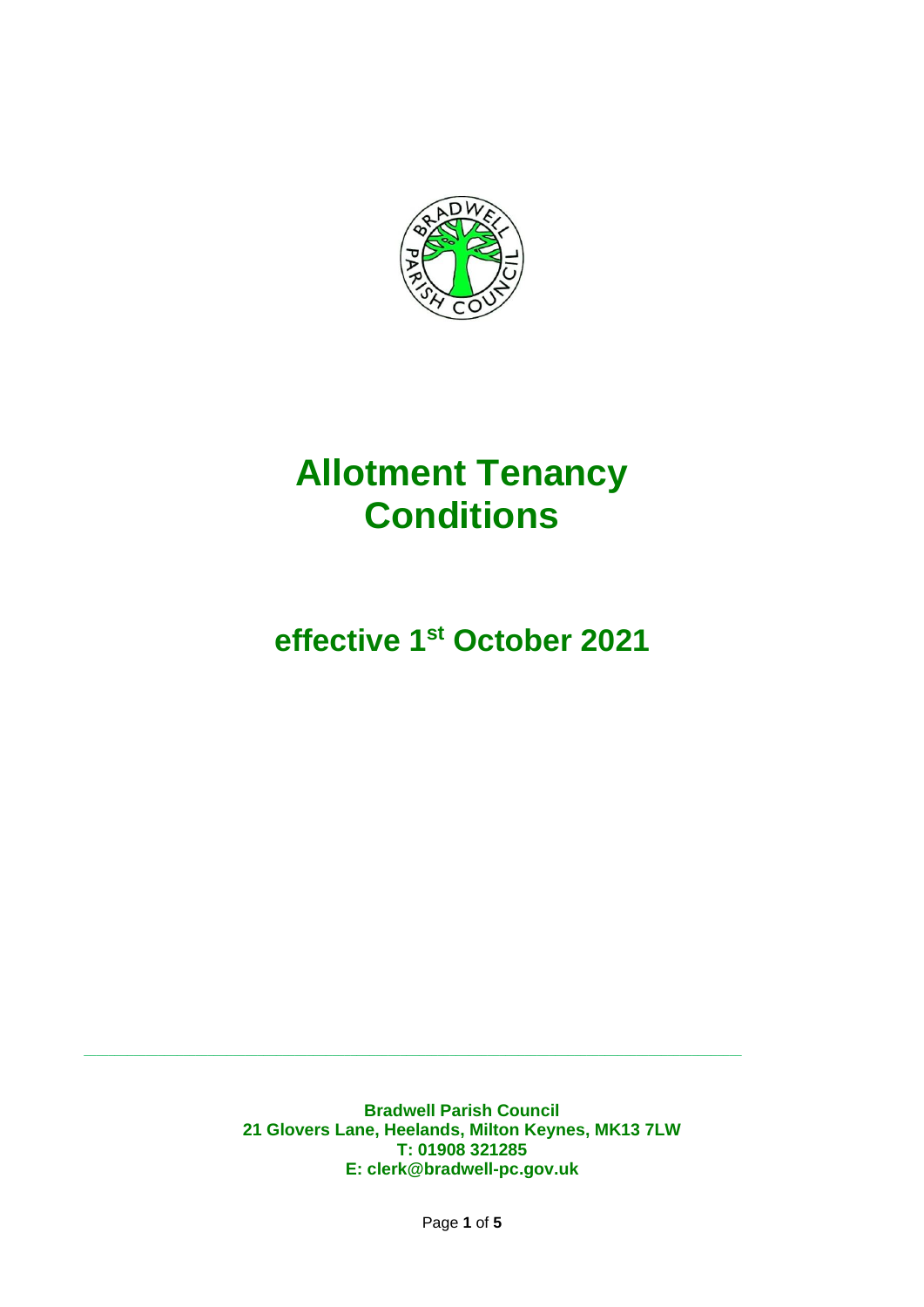# **1. Annual tenancies run from the first day of October for 1 calendar year**

### **2. Allocation**

- a. Vacant plots will be offered to residents of Bradwell Parish only, who are on the waiting list kept by the Council. Second plots will only be considered by the Council where there is no waiting list.
- b. For the first 6 months of a new tenancy a probationary period is in place. This will allow the Council to terminate a lease during this period due to lack of cultivation or any breach of the Allotment Terms and Conditions by issuing a warning letter then final notice. During probationary period there is no right of appeal.

# **3. Rent**

- a. The annual rent is due for payment by the tenant on the first of October each year.
- b. If the rent is in arrears for a period of not less than forty days the plot shall be considered vacant and be let to the next person on the waiting list.
- c. Rent is initially calculated pro-rata from the start of the tenancy until the end of the year. The minimum pro-rata rate is equivalent to 6 months' rent. However, the Council will allow a new tenant to take on badly kept plots free of charge for the first year by way of compensation**.**
- d. Once paid, allotment rent monies are non-refundable.

# **4. Deposits**

Tenants are required to pay an initial one-off deposit at the start of the tenancy agreement, which will be returned by the Council when the tenant leaves the site provided the plot is in a good condition. Any allotment keys, where issued, must also be returned to be entitled to a full refund of the deposit.

#### **5. Cultivation and use of allotment gardens**

- a. The tenant shall use the plot as an allotment garden and for no other purpose without the prior consent in writing of the Council.
- b. The tenantshall keep the allotment garden clean, free from weeds and otherwise maintain it in a good state of cultivation and fertility and good condition and keep any path or roadway included therein or abutting thereon reasonably free from weeds.
- c. The tenant shall have at least  $\frac{1}{4}$  of the plot under cultivation of crops after 3 months and at least  $\frac{1}{4}$ of the plot under cultivation after 12 months thereafter.
- d. The tenant shall not cause or permit any nuisance or annoyance to the occupier of any other allotment garden or obstruct or encroach on any path or roadway set out by the Council for the use of the occupiers of the allotment gardens within the said site.
- e. The tenant shall not underlet, assign, or part with the possession of their allotment garden or any of the part thereof without the prior consent in writing of the Council. Permission must be sought from the Council for temporary cover. The length of cover will be decided by the council according to individual circumstances with a maximum of 12 months allowed. Such authorisation does not confirm any rights to future tenancy. Failure to do so will lead to termination of your tenancy.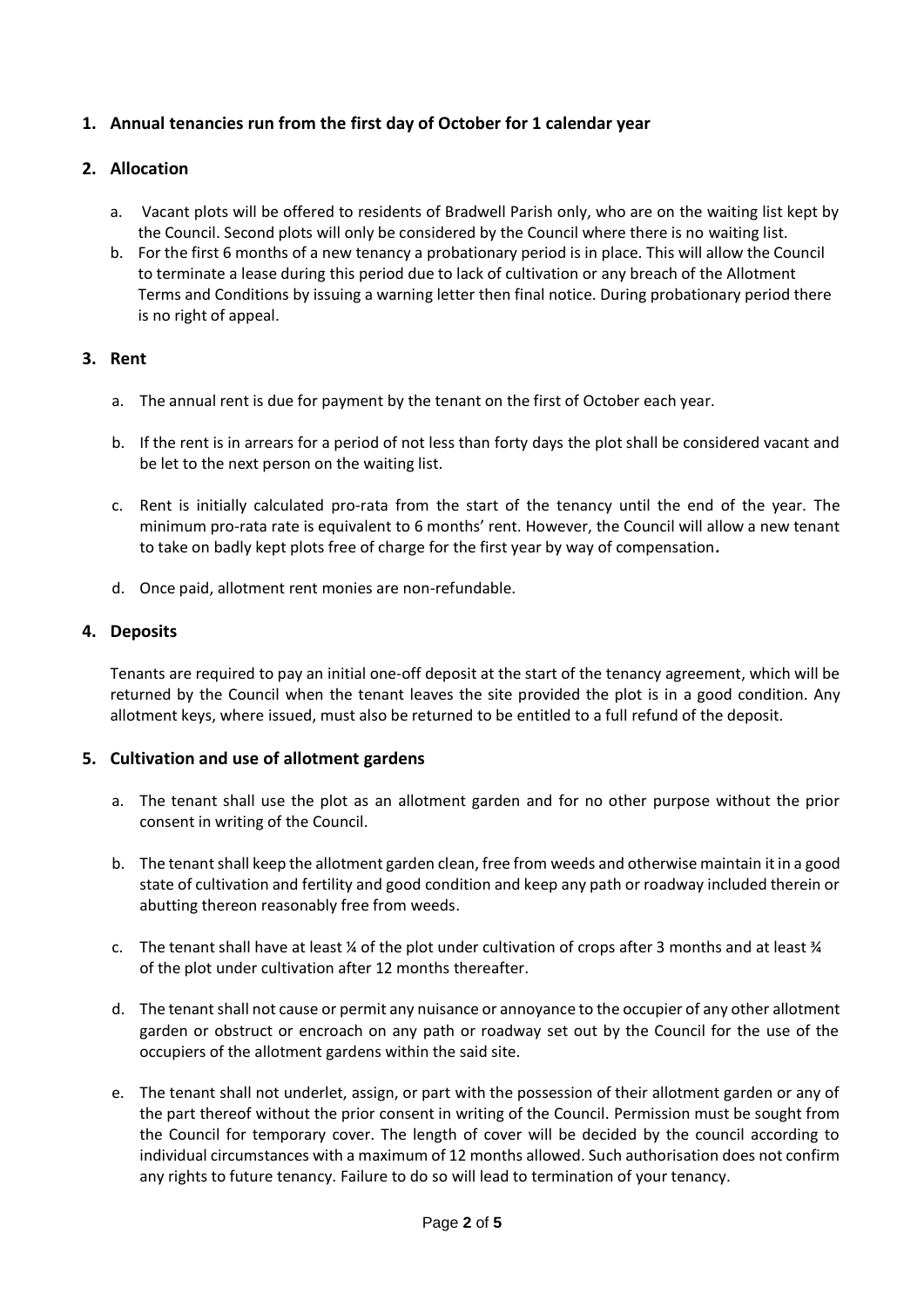- f. The Council does not allow the keeping of chickens, bees, or any other livestock on the allotment gardens.
- g. The tenant shall not, without the written consent of the Council, cut or prune any timber or other trees, or take, sell or carry away any material, earth, gravel, wood, sand or clay from the allotment site.
- h. The tenant shall not, without prior consent in writing of the Council, erect any building on the allotment garden. Existing structures are exempt, however, new or replacement sheds should be no larger than 8ft by 6ft and windows must be of a clear plastic material.
- i. Existing green houses are exempt, however, new or replacement greenhouses should be no larger than 10ft by 12ft and must be made of a clear plastic material or safety glass.
- j. Poly tunnels should be no larger than 8ft by 14ft.
- k. The tenant shall not bring any standard glass to the allotment site; all windows and cold frames must be made of plastic materials. Existing structures will be exempt; however, any replacement for standard glass **must** be of a clear plastic material or safety glass.
- l. The Council reserves the right to inspect any installations on the allotment gardens and request the immediate removal of structures that are deemed unsafe.
- m. Carpets/underlay may not be used to cover plots to suppress weeds.
- n. The tenant shall not erect any fence or barbed wire adjoining any path set out for use of occupiers of the allotment gardens, although tenants may erect an anti-rabbit fence around their plot, not exceeding one metre in height.
- o. Only dwarf-standard or cordon fruit trees may be planted on the allotment gardens and then not within 3 metres of the allotment boundary.
- p. The tenant shall ensure that any dog brought onto the site is securely held on a leash.
- q. Unless prior permission is sought the tenant shall not drive or park any motor vehicle on any part of the allotment site except the allocated car park.
- r. The tenant shall not sell the produce of the allotment garden.
- s. The tenant shall not deposit or allow other persons to deposit on the allotment garden any refuse or decaying matter (except manure and compost in such quantities as may be reasonably required for use in cultivation) or place any matter in hedges, ditches, or dykes in or surrounding the allotment garden or on any vacant allotment garden or on adjoining land, car park or riding.
- t. The tenant shall ensure the main access gate shall be closed and locked at all times (for the protection of lone tenants and prevention of unauthorised visitors). Codes and keys must not be given to others.
- u. The tenant shall practice sensible water conservation, utilise covered water butts, which collect runoff water from sheds and other buildings as a water conservation practice.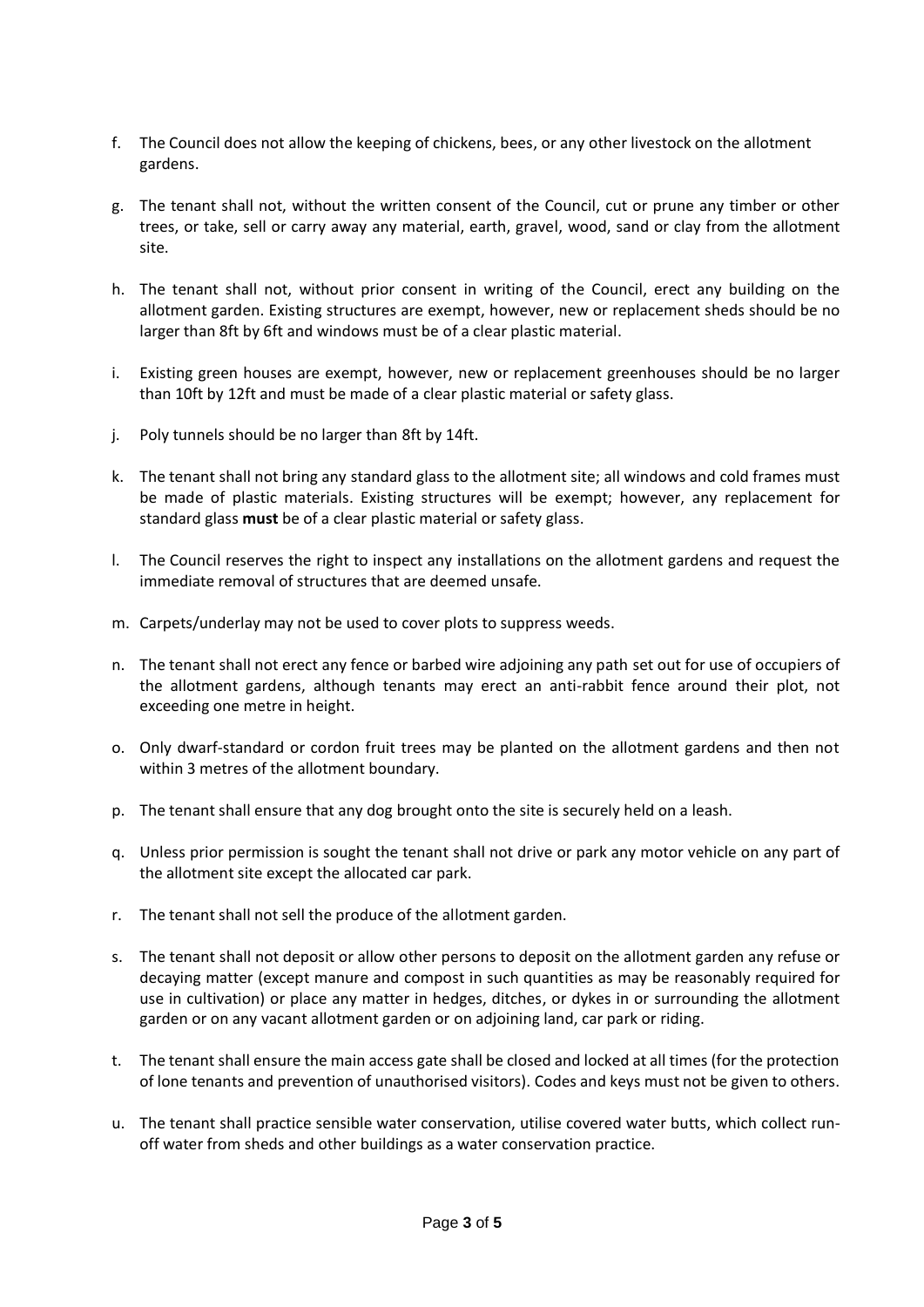- v. The tenant may connect their own hose pipes to the taps but must show consideration to the needs of other tenants. Hose pipes may only be used for filling water butts or for the watering of allotment gardens by a hand-held hose. Tenants must not use water from any water points on the allotments for automatic continuous watering, such as sprinklers, or for any other purpose other than for the irrigation of allotment gardens.
- w. The burning of material is **not allowed** on the allotment gardens**.** Bonfires and garden incinerators are **not allowed.** The policy is to remove non-compostable items from the allotment garden and compost all other items. Existing incinerators may be allowed to be repurposed as compost bins.
- x. No flags are allowed to be erected or flown on a tenant's allotment or elsewhere on site.
- y. The tenant may house petrol/diesel powered machinery on their allotment providing the fuel is stored in non-flammable locked containers. The storage of petrol will require the tenant to have a suitable fire extinguisher on site.
- z. The tenant will endeavour to maintain the plot number provided by Bradwell Parish Council in good order and ensure it is visible at all times.

# **6. Tenancy termination**

- a. The tenancy shall terminate on the death of the tenant and may also be determined in any of the following manners:
	- i) by either party giving to the other twelve months' previous notice in writing
	- ii) by re-entry by the Council at any time after giving one months' previous notice in writing to the tenant
		- if the rent or any part thereof is in arrears
		- if it appears to the Council that there has been a breach of the conditions and obligations on the part of the tenant.

b. It is the exiting tenant's responsibility to leave the allotment tidy and to remove any shed/items unless it has been agreed via the Council that the new tenant is happy to take ownership and therefore responsibility of such items.

# **7. Process for dealing with non-cultivation**

The Council will from time to time review the cultivation of allotment gardens. If an allotment garden is deemed to be under-cultivated the following procedure will be followed, giving the tenant 28 days to bring the plot back into cultivation:

- (1) Letter A will be sent to the tenant which explains that the tenancy agreement will be terminated unless the tenant takes immediate action to ensure the plot is cultivated to the required standard and in any event not later than 28 days from receiving the letter.
- (2) If after 28 days, no improvement has been seen in the condition of the plot and no response to Letter A has been received, Letter B will be sent to the tenant, which is a reminder to the tenant that the tenancy agreement will be terminated unless the plot is cultivated to the required standard and in any event not later than 28 days from receiving the letter B.